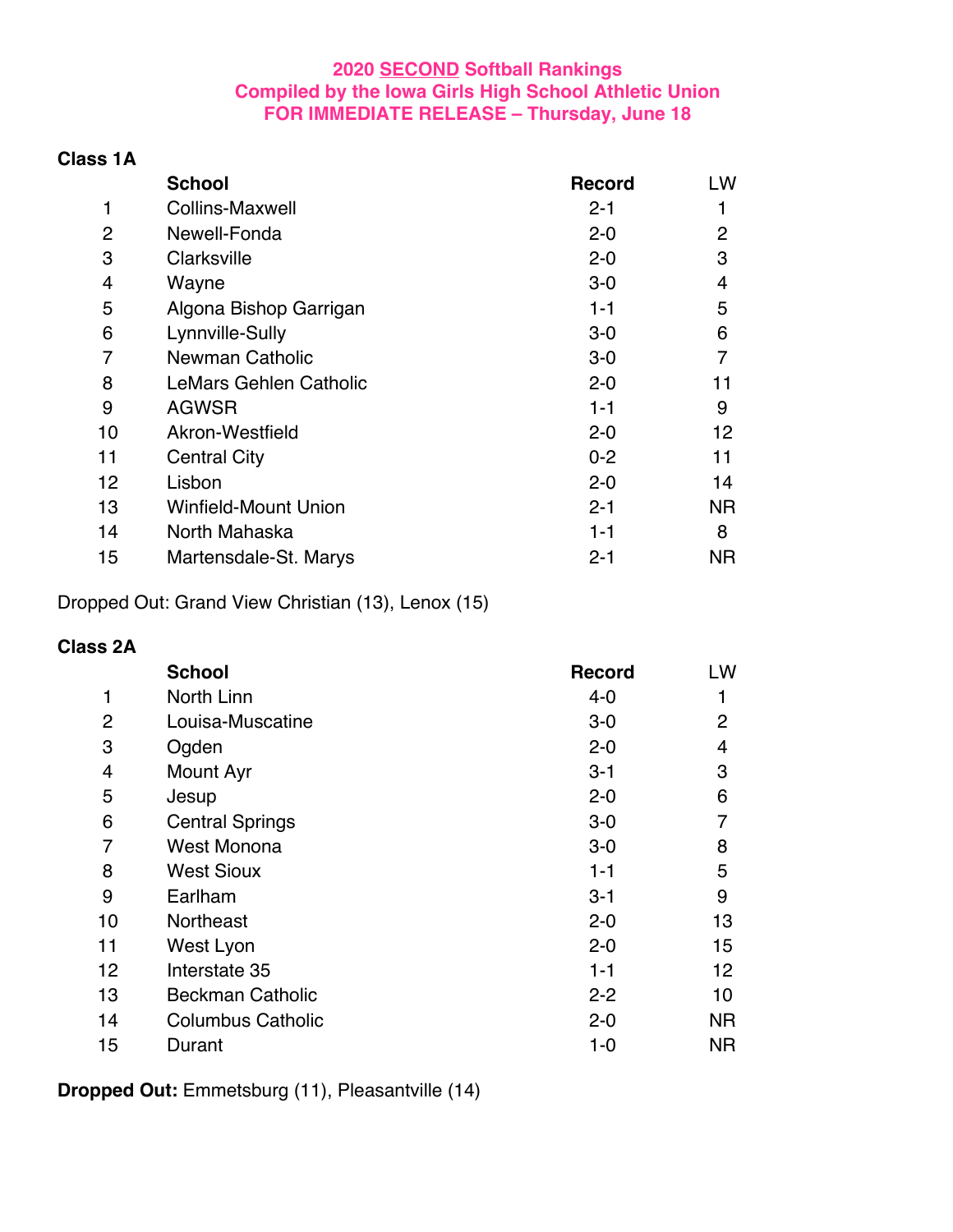### **Class 3A**

|                   | <b>School</b>                | <b>Record</b> | LW        |
|-------------------|------------------------------|---------------|-----------|
| 1                 | Davenport Assumption         | $2 - 0$       |           |
| 2                 | Humboldt                     | $2 - 0$       | 2         |
| 3                 | Williamsburg                 | $4 - 0$       | 3         |
| 4                 | Anamosa                      | $1 - 0$       | 4         |
| 5                 | Albia                        | $3-0$         | 6         |
| 6                 | <b>Mount Vernon</b>          | $3 - 1$       | 5         |
| 7                 | <b>Spirit Lake</b>           | $3-0$         | 7         |
| 8                 | <b>West Liberty</b>          | $1 - 0$       | 8         |
| 9                 | Algona                       | $3-0$         | 10        |
| 10                | <b>Atlantic</b>              | $3-0$         | 12        |
| 11                | North Polk                   | $1 - 1$       | 9         |
| $12 \overline{ }$ | Eddyville-Blakesburg-Fremont | $1 - 2$       | 11        |
| 13                | Crestwood                    | $1 - 0$       | <b>NR</b> |
| 14                | West Burlington/Notre Dame   | $1 - 1$       | 13        |
| 15                | Nevada                       | $2 - 0$       | ΝR        |

## **Dropped Out: Boyden-Hull/Rock Valley (14), Bishop Heelan (15)**

### **Class 4A**

|                | <b>School</b>               | <b>Record</b> | LW        |
|----------------|-----------------------------|---------------|-----------|
| 1              | Carlisle                    | $3-0$         | 1         |
| 2              | <b>North Scott</b>          | $2 - 0$       | 2         |
| 3              | Oskaloosa                   | $3-0$         | 4         |
| $\overline{4}$ | ADM                         | $2 - 0$       | 5         |
| 5              | <b>Dallas Center-Grimes</b> | $3-0$         | 7         |
| 6              | Sergeant Bluff-Luton        | $2 - 0$       | 8         |
| 7              | <b>West Delaware</b>        | $4 - 0$       | 9         |
| 8              | <b>Ballard</b>              | $1 - 1$       | 3         |
| 9              | <b>Charles City</b>         | $1 - 1$       | 6         |
| 10             | Winterset                   | $2 - 0$       | 13        |
| 11             | Fairfield                   | $2 - 1$       | 11        |
| 12             | Decorah                     | $1 - 1$       | 10        |
| 13             | Harlan                      | $2 - 0$       | <b>NR</b> |
| 14             | Clear Creek-Amana           | $3 - 1$       | <b>NR</b> |
| 15             | <b>Webster City</b>         | $2 - 1$       | 15        |

## **Dropped Out: Washington (12), Central DeWitt (15)**